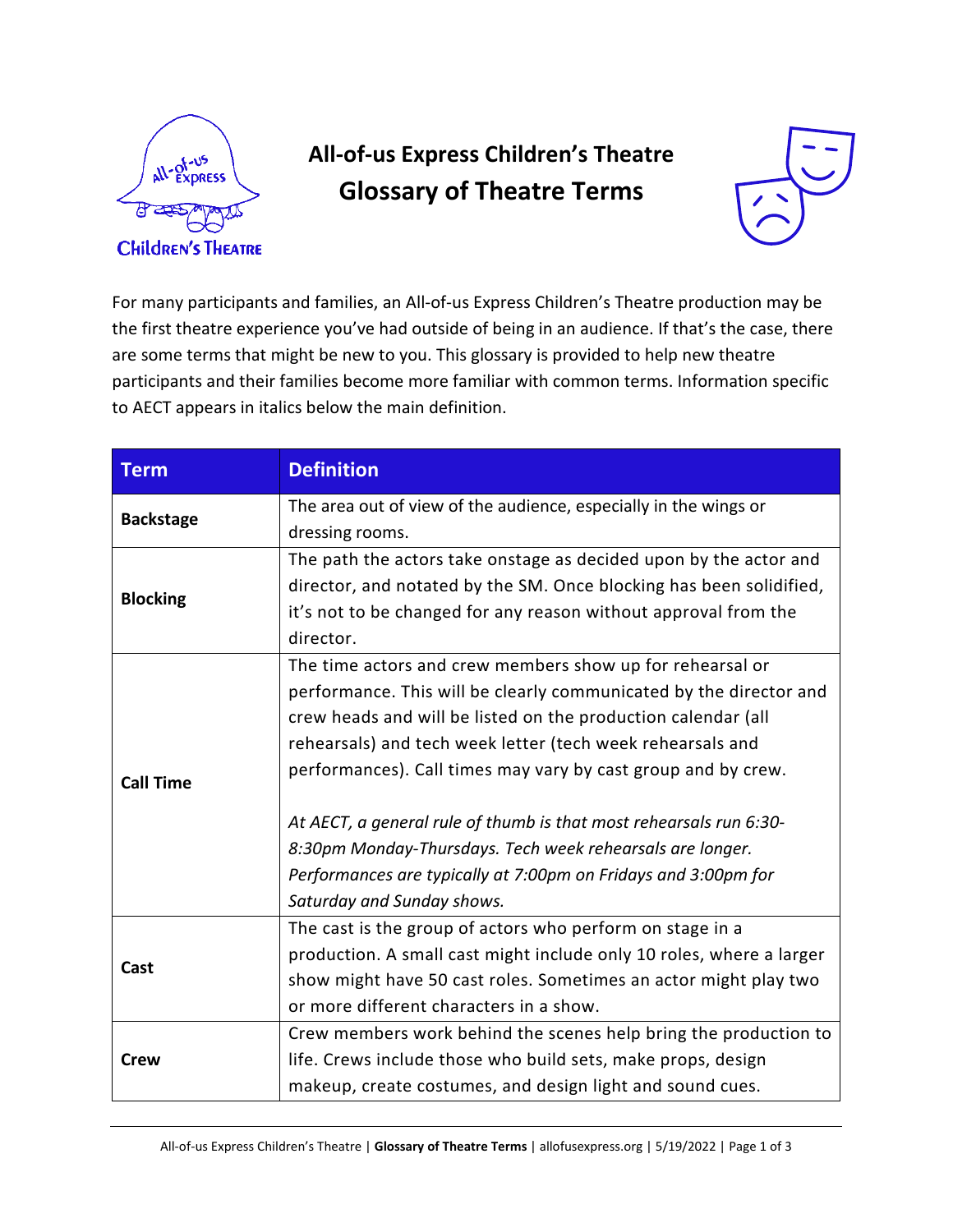| <b>Term</b>            |                                             | <b>Definition</b>                                                                                                                                                                                                                                                                                                                                        |
|------------------------|---------------------------------------------|----------------------------------------------------------------------------------------------------------------------------------------------------------------------------------------------------------------------------------------------------------------------------------------------------------------------------------------------------------|
|                        | <b>Experience</b><br><b>Crew</b>            | At AECT, younger community members can serve on "experience crews"<br>to gain experience and earn a crew point. The experience crews are<br>usher crew and party crew. Older youth can also participate if they<br>need a crew point but aren't able to serve on a guild crew.                                                                           |
|                        | <b>Guild Crew</b>                           | At AECT, the guild system allows youth participants to move through<br>the ranks of apprentice, journeyman, and master in developing skills on<br>a specific crew. The crews that provide the guild experience are: Sets,<br>Props, Makeup, Costumes, Light, Sound, Puppetry, ASM, and AD.                                                               |
| <b>Crossover</b>       |                                             | The crossover is the space behind the stage where actors and crew can<br>cross from one side of the stage to the other without being seen.                                                                                                                                                                                                               |
| <b>Curtain Call</b>    |                                             | The time for actors to come out for bows at the end of a show. Cast<br>members also acknowledge the backstage crews during the curtain<br>call.                                                                                                                                                                                                          |
| <b>Curtain Speech</b>  |                                             | The short speech before a show, usually given by the Director and/or<br>Assistant Director. The curtain speech contains information about the<br>show (e.g., if there is an intermission, if strobe lights or loud bangs are<br>used, where to purchase concessions) and is also used to thank<br>sponsors.                                              |
| <b>Director</b>        |                                             | The person who is ultimately responsible for all creative and artistic<br>decisions in the production.<br>At AECT it is common for each show in a season to have a different<br>director.                                                                                                                                                                |
|                        | <b>Assistant</b><br><b>Director</b><br>(AD) | At AECT, the AD is a youth crew member who wants to learn more<br>about directing. The AD attends all production meetings and assists<br>the director as requested. The AD must have served on specific<br>crews in preparation for being selected as an AD.                                                                                             |
| <b>Dress Rehearsal</b> |                                             | This is the first time that the actors are in full costume and makeup.<br>At AECT, there are usually two dress rehearsals prior to opening<br>night.                                                                                                                                                                                                     |
| <b>First Read</b>      |                                             | First read generally consists of the full cast assembling together in a<br>room, sitting in a circle, and reading the full show out loud, with the<br>stage manager reading the stage directions. It's the first opportunity<br>for cast members to meet their director and one another, and for crew<br>members to meet their crewmates and crew heads. |